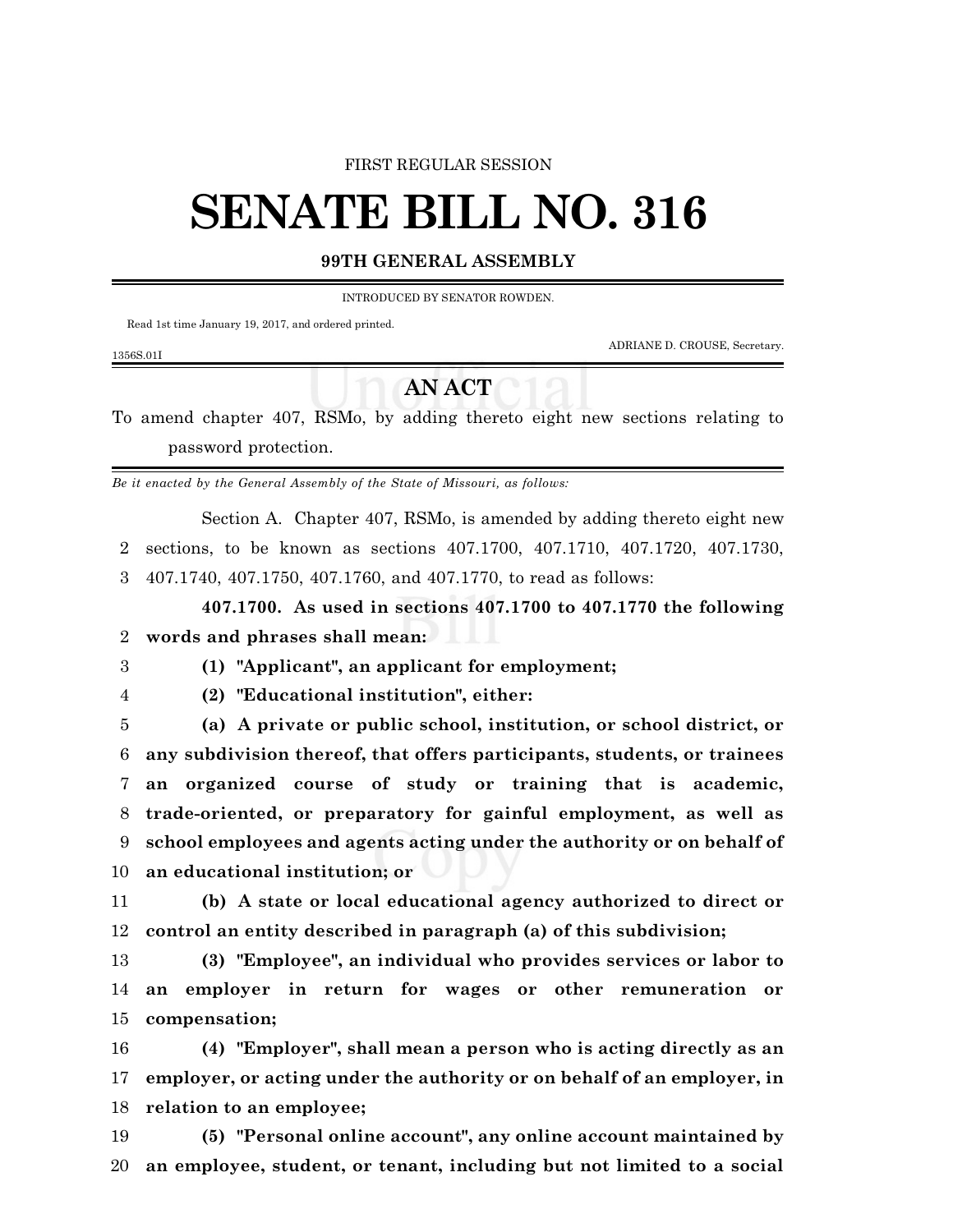**media or email account, that is protected by a login requirement. "Personal online account" does not include an account, or a discrete portion of an account, that was either:**

 **(a) Opened at an employer's behest, or provided by an employer and intended to be used solely or primarily on behalf of or under the direction of the employer; or**

 **(b) Opened at a school's behest, or provided by a school and intended to be used solely or primarily on behalf of or under the direction of the school;**

 **(6) "Prospective student", an applicant for admission to an educational institution;**

 **(7) "Prospective tenant", a person who inquires about or applies to rent real property from a landlord for residential purposes;**

 **(8) "Landlord", the owner or lawful possessor of real property who, in an exchange for rent, leases it to another person or persons for residential purposes;**

 **(9) "Lease", a legally binding agreement between a landlord and a residential tenant or tenants for the rental of real property;**

 **(10) "Specifically identified content", data or information on a personal online account that is identified with sufficient particularity to:**

**(a) Demonstrate prior knowledge of the content's details; and**

 **(b) Distinguish the content from other data or information on the account with which it may share similar characteristics;**

 **(11) "Student", any full-time or part-time student, participant, or trainee that is enrolled in a class or any other organized course of study at an educational institution;**

 **(12) "Tenant", a person who leases real property from a landlord, in exchange for rent, for residential purposes.**

**407.1710. Employers shall not:**

**(1) Require, request, or coerce an employee or applicant to:**

 **(a) Disclose the username and password, password, or any other means of authentication, or to provide access through the username or password, to a personal online account;**

**(b) Disclose the nonpublic contents of a personal online account;**

**(c) Provide password or authentication information to a personal**

**technological device for purposes of gaining access to a personal online**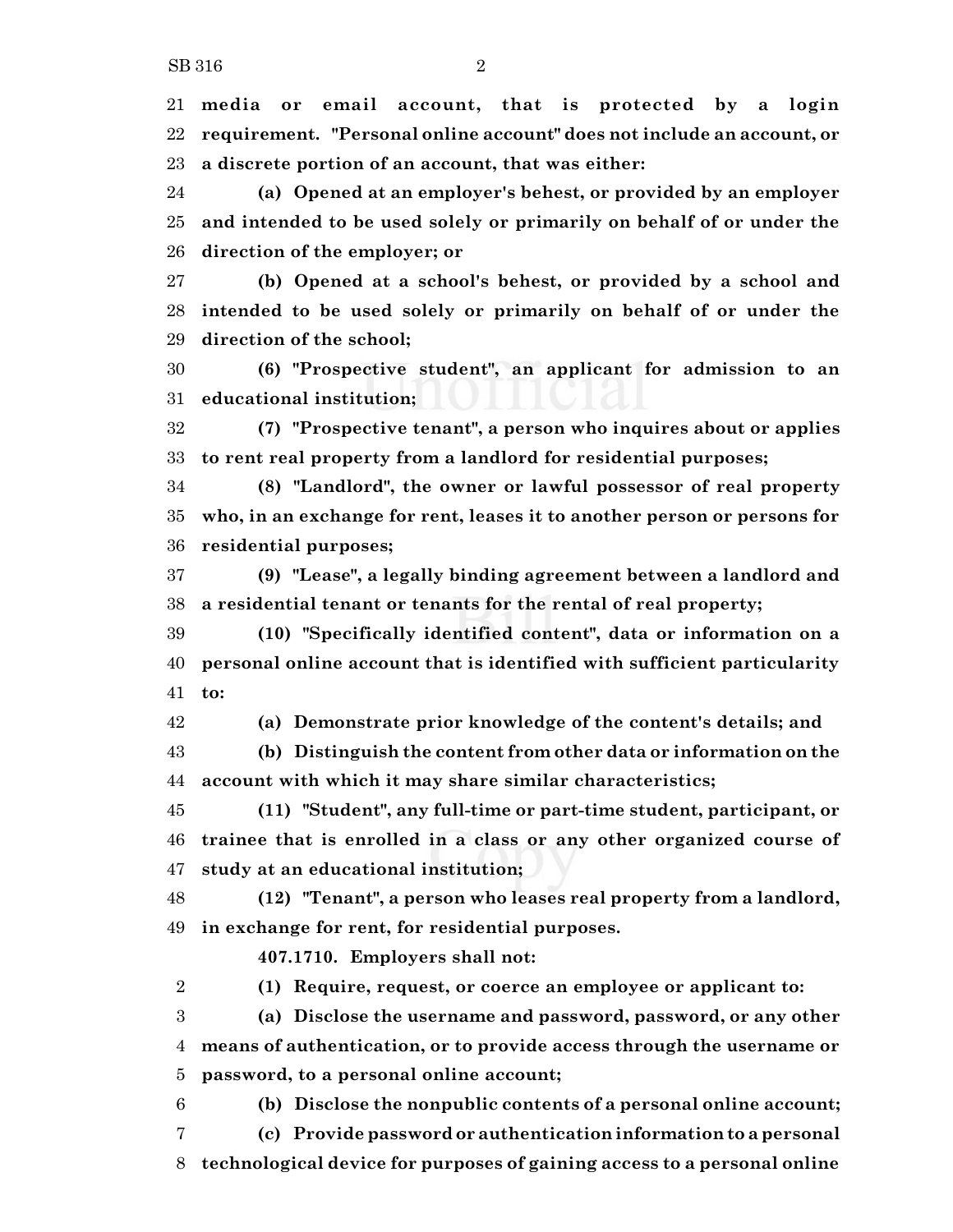**account, or to turn over an unlocked personal technological device for purposes of gaining access to a personal online account;**

 **(d) Access a personal online account in the presence of the employer in a manner that enables the employer to observe the contents of such account; or**

 **(e) Change the settings that affect a third party's ability to view the contents of a personal online account;**

 **(2) Require or coerce an employee or applicant to add anyone, including the employer, to their list of contacts associated with a personal online account;**

 **(3) Take any action or threaten to take any action to discharge, discipline, or otherwise penalize an employee in response to an employee's refusal to disclose any information specified in paragraphs (a) to (c) of subdivision (1) of this section or refusal to take any action specified in paragraphs (d) and (e) of subdivision (1) of this section or subdivision (2) of this section; or**

 **(4) Fail or refuse to hire any applicant as a result of an applicant's refusal to disclose any information specified in paragraphs (a) to (c) of subdivision (1) of this section or refusal to take any action specified in paragraphs (d) and (e) of subdivision (1) of this section or subdivision (2) of this section.**

**407.1720. Educational institutions shall not:**

 **(1) Require, request, or coerce a student or prospective student to:**

 **(a) Disclose the username and password, password, or any other means of authentication, or provide access through the username or password, to a personal online account;**

**(b) Disclose the nonpublic contents of a personal online account;**

 **(c) Provide password or authentication information to a personal technological device for purposes of gaining access to a personal online account, or to turn over an unlocked personal technological device for purposes of gaining access to a personal online account;**

 **(d) Access a personal online account in the presence of an educational institution employee or educational institution volunteer, including, but not limited to, a coach, teacher, or school administrator, in a manner that enables the educational institution employee or educational institution volunteer to observe the contents of such**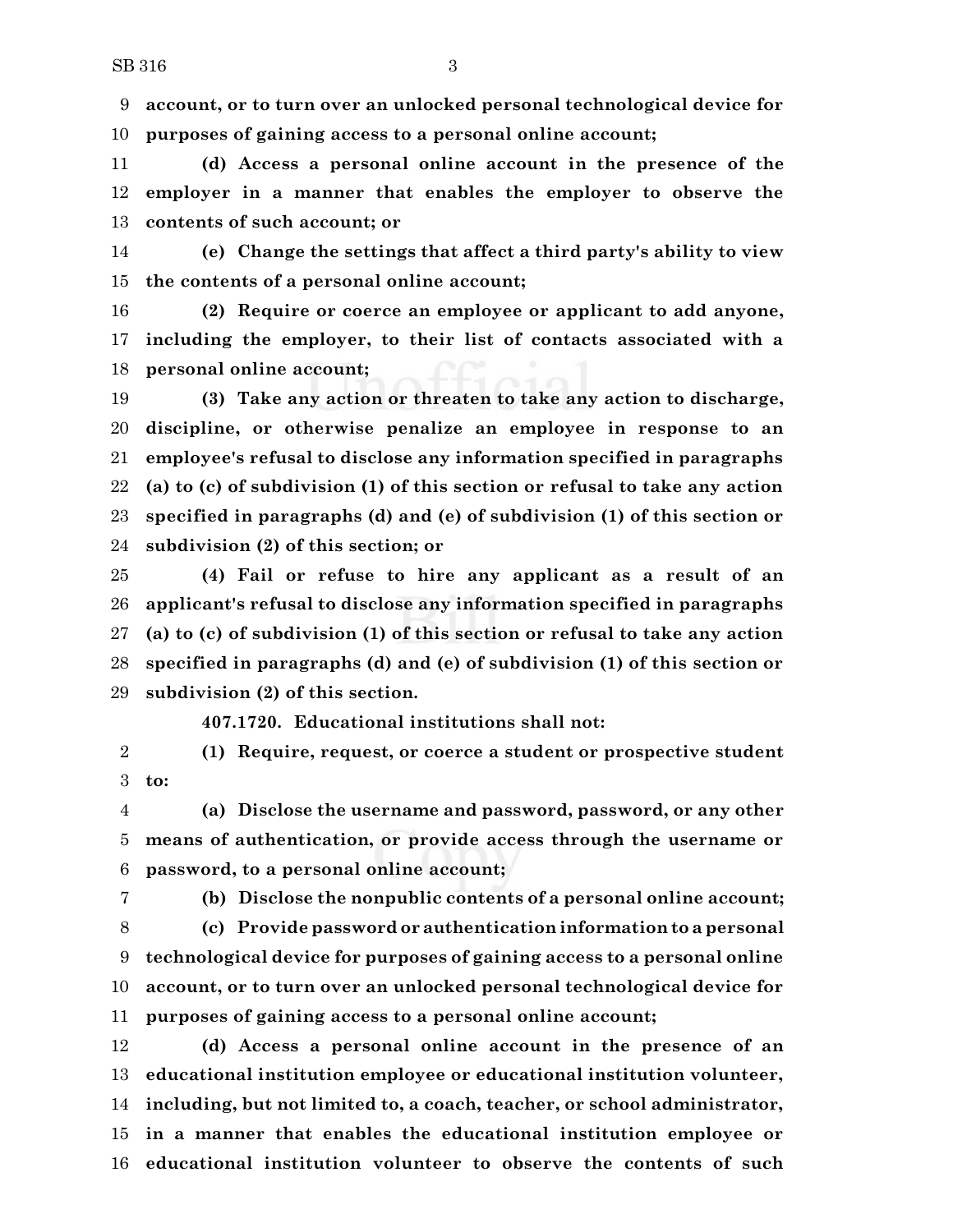**account; or**

 **(e) Change the settings that affect a third party's ability to view the contents of a personal online account;**

 **(2) Require or coerce a student or prospective student to add anyone, including a coach, teacher, school administrator, or other educational institution employee or educational institution volunteer, to their list of contacts associated with a personal online account;**

 **(3) Take any action or threaten to take any action to discharge, discipline, prohibit from participating in curricular or extracurricular activities, or otherwise penalize a student in response to a student's refusal to disclose any information specified in paragraphs (a) to (c) of subdivision (1) of this section or refusal to take any action specified in paragraphs (d) and (e) of subdivision (1) of this section or subdivision (2) of this section; or**

 **(4) Fail or refuse to admit any prospective student as a result of the prospective student's refusal to disclose any information specified in paragraphs (a) to (c) of subdivision (1) of this section or refusal to take any action specified in paragraphs (d) and (e) of subdivision (1) of this section or subdivision (2) of this section.**

**407.1730. Landlords shall not:**

**(1) Require, request, or coerce a tenant or prospective tenant to:**

 **(a) Disclose the username and password, password, or any other means of authentication, or to provide access through the username or password, to a personal online account;**

 **(b) Disclose the nonpublic contents of a personal online account; (c) Provide password or authentication information to a personal technological device for purposes of gaining access to a personal online account, or to turn over an unlocked personal technological device for purposes of gaining access to a personal online account;**

 **(d) Access a personal online account in the presence of the landlord in a manner that enables the landlord to observe the contents of such account; or**

 **(e) Change the settings that affect a third party's ability to view the contents of a personal online account;**

 **(2) Require or coerce a tenant or prospective tenant to add anyone, including the landlord, to their list of contacts associated with a personal online account;**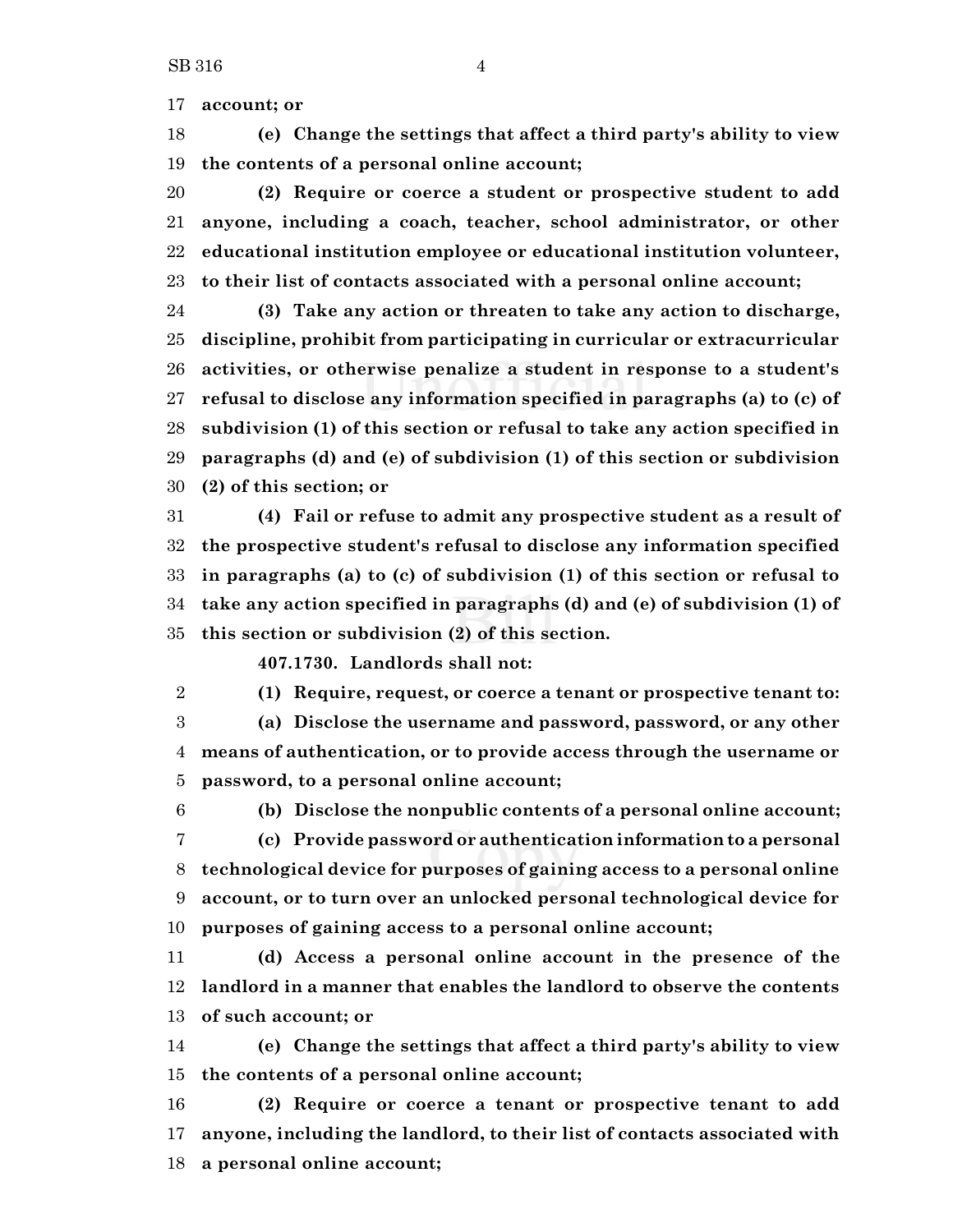**(3) Take any action or threaten to take any action to evict or otherwise penalize a tenant in response to tenant's refusal to disclose any information specified in paragraphs (a) to (c) of subdivision (1) of this section or refusal to take any action specified in paragraphs (d) and (e) of subdivision (1) of this section or subdivision (2) of this section;**

 **(4) Fail or refuse to rent real property to, or otherwise penalize any prospective tenant as a result of a prospective tenant's refusal to disclose any information specified in paragraphs (a) to (c) of subdivision (1) of this section or refusal to take any action specified in paragraphs (d) and (e) of subdivision (1) of this section or subdivision (2) of this section; or**

 **(5) Include any provisions in a new or renewal lease, executed after the date the provisions of sections 407.1700 to 407.1770 take effect, that conflict with this section. Any such conflicting lease provisions shall be deemed void and legally unenforceable.**

**407.1740. Nothing in sections 407.1700 to 407.1770 shall prevent an employer, educational institution, or landlord from:**

 **(1) Accessing information about an applicant, employee, student, prospective student, tenant, or prospective tenant that is publicly available;**

 **(2) Complying with state and federal laws, rules, and regulations, and the rules of self-regulatory organizations as defined in section 3(a)(26) of the Securities and Exchange Act of 1934, 15 U.S.C. 78c(a)(26), or another statute governing self-regulatory organizations;**

 **(3) For an employer, without requesting or requiring an employee or applicant to provide a username and password, password, or other means of authentication that provides access to a personal online account, requesting or requiring an employee or applicant to share specifically identified content that has been reported to the employer for the purpose of:**

 **(a) Enabling an employer to comply with its own legal and regulatory obligations;**

 **(b) Investigating an allegation, based on the receipt of information regarding specifically identified content, of the unauthorized transfer of an employer's proprietary or confidential information or financial data to an employee or applicant's personal**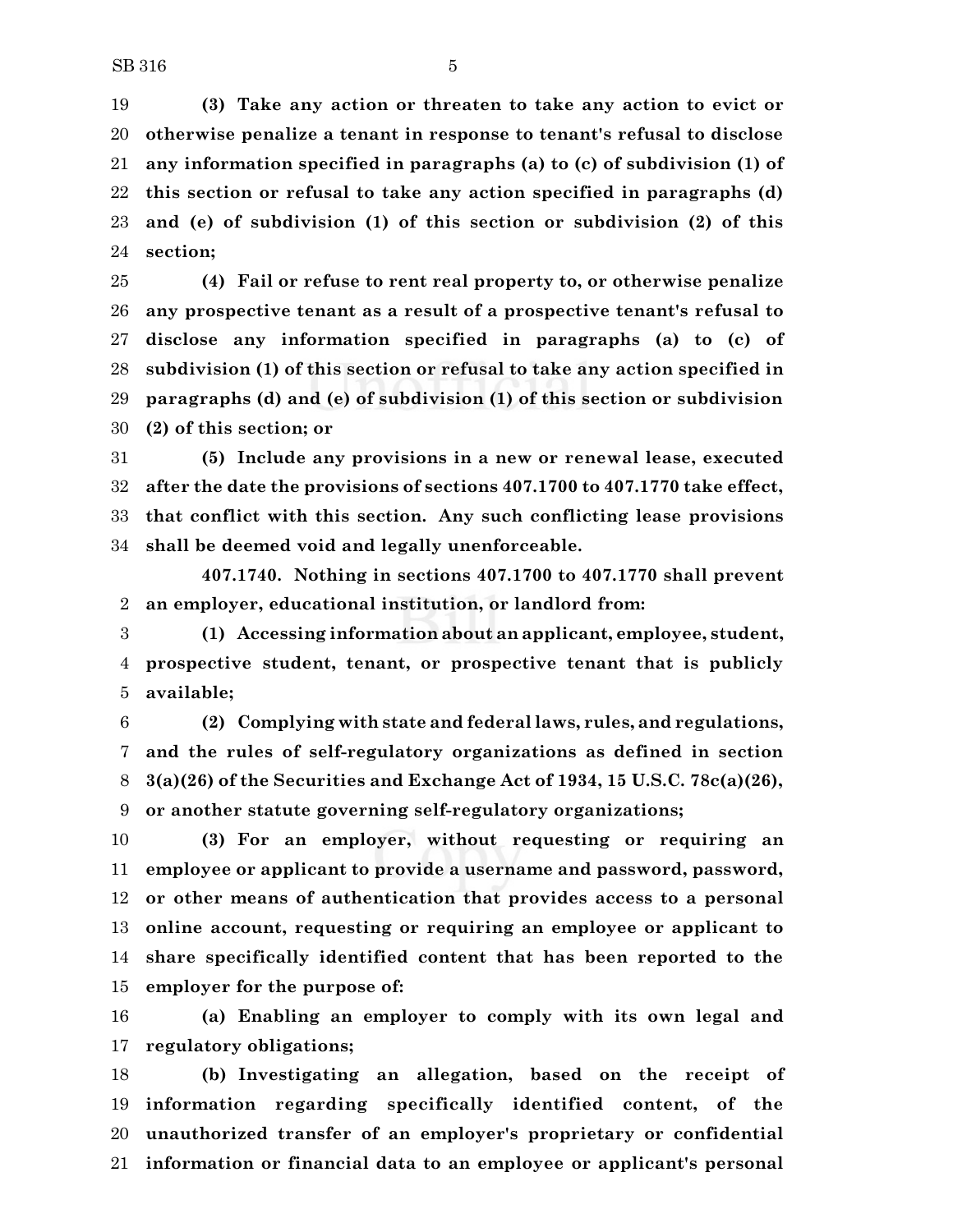**online account; or**

 **(c) Investigating an allegation, based on the receipt of information regarding specifically identified content, of unlawful harassment or threats of violence in the workplace;**

 **(4) For an educational institution, without requesting or requiring a student or prospective student to provide a username and password, password, or other means of authentication that provides access to a personal online account, requesting or requiring a student or prospective student to share specifically identified content that has been reported to the educational institution for the purpose of complying with its own legal obligations, subject to all legal and constitutional protections that are applicable to the student or prospective student;**

 **(5) For a landlord, without requesting or requiring tenant or prospective tenant to provide a username and password, password, or other means of authentication that provides access to a personal online account, requesting or requiring a tenant or prospective tenant to share specifically identified content that has been reported to the landlord for the purpose of:**

 **(a) Enabling a landlord to comply with its own legal and regulatory obligations; or**

 **(b) Investigating an allegation, based on the receipt of information regarding specifically identified content, of a lease violation by the tenant where such a violation presents an imminent threat of harm to the health or safety of another tenant or occupant of the real property or of damage to the real property;**

 **(6) Prohibiting an employee, applicant, student, or prospective student from using a personal online account for business or educational institution purposes; or**

 **(7) Prohibiting an employee, applicant, student, or prospective student from accessing or operating a personal online account during business or school hours or while on business or school property.**

**407.1750. If an employer, educational institution, or landlord inadvertently receives the username and password, password, or other means of authentication that provides access to a personal online account of an employee, applicant, student, prospective student, tenant, or prospective tenant through the use of an otherwise lawful**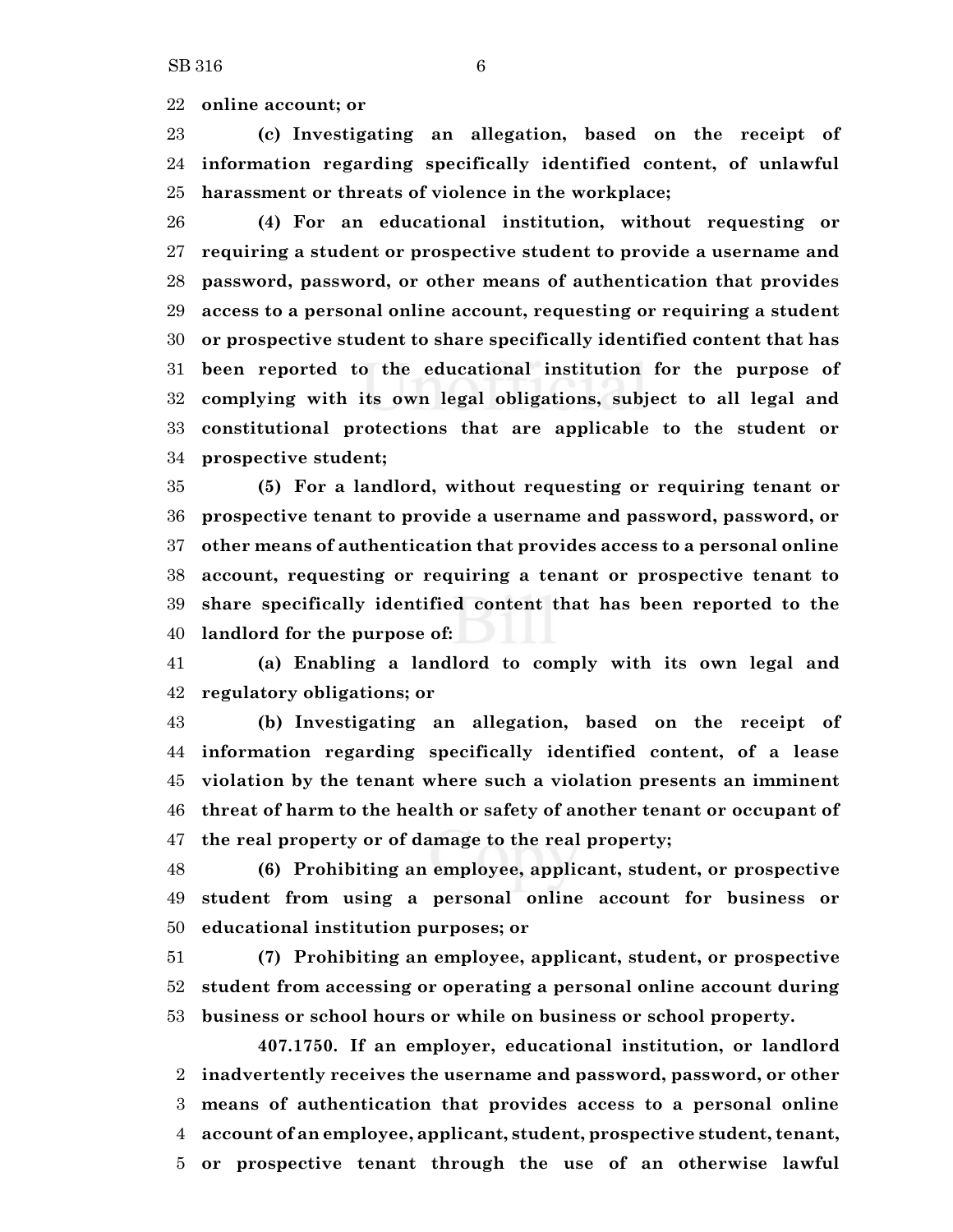**technology that monitors the employer's, educational institution's, or landlord's network or employer-provided, educat ional institution-provided, or landlord-provided devices for network security or data confidentiality purposes, the employer, educational institution, or landlord:**

**(1) Is not liable for having the information;**

 **(2) May not use the information to access the personal online account of the employee, applicant, student, prospective student, tenant, or prospective tenant;**

 **(3) May not share the information with any other person or entity; and**

 **(4) Shall delete the information as soon as is reasonably practicable, unless the information is being retained by the employer, educational institution, or landlord in connection with the pursuit of a specific criminal complaint or civil action, or the investigation thereof.**

**407.1760. 1. Any employer, educational institution, or landlord, including its employee or agents, who violates the provisions of sections 407.1700 to 407.1770 shall be subject to legal action for damages, to be brought by any person claiming a violation of the provisions of sections 407.1700 to 407.1770 has injured his or her person or reputation. A person so injured shall be entitled to actual damages, including mental pain and suffering endured on account of violation of the provisions of sections 407.1700 to 407.1770, reasonable attorneys' fees and other costs of litigation, and equitable relief, as may be appropriate.**

 **2. Any employee or agent of an educational institution who violates the provisions of sections 407.1700 to 407.1770 may be subject to disciplinary proceedings and punishment. For educational institution employees who are represented under the terms of a collective bargaining agreement, the provisions of sections 407.1700 to 407.1770 prevail except where it conflicts with the collective bargaining agreement, any memorandum of agreement or understanding signed pursuant to the collective bargaining agreement, or any recognized and established practice relative to the members of the bargaining unit.**

**407.1770. Except as proof of a violation of the provisions of sections 407.1700 to 407.1770, no data obtained, accessed, used, copied,**